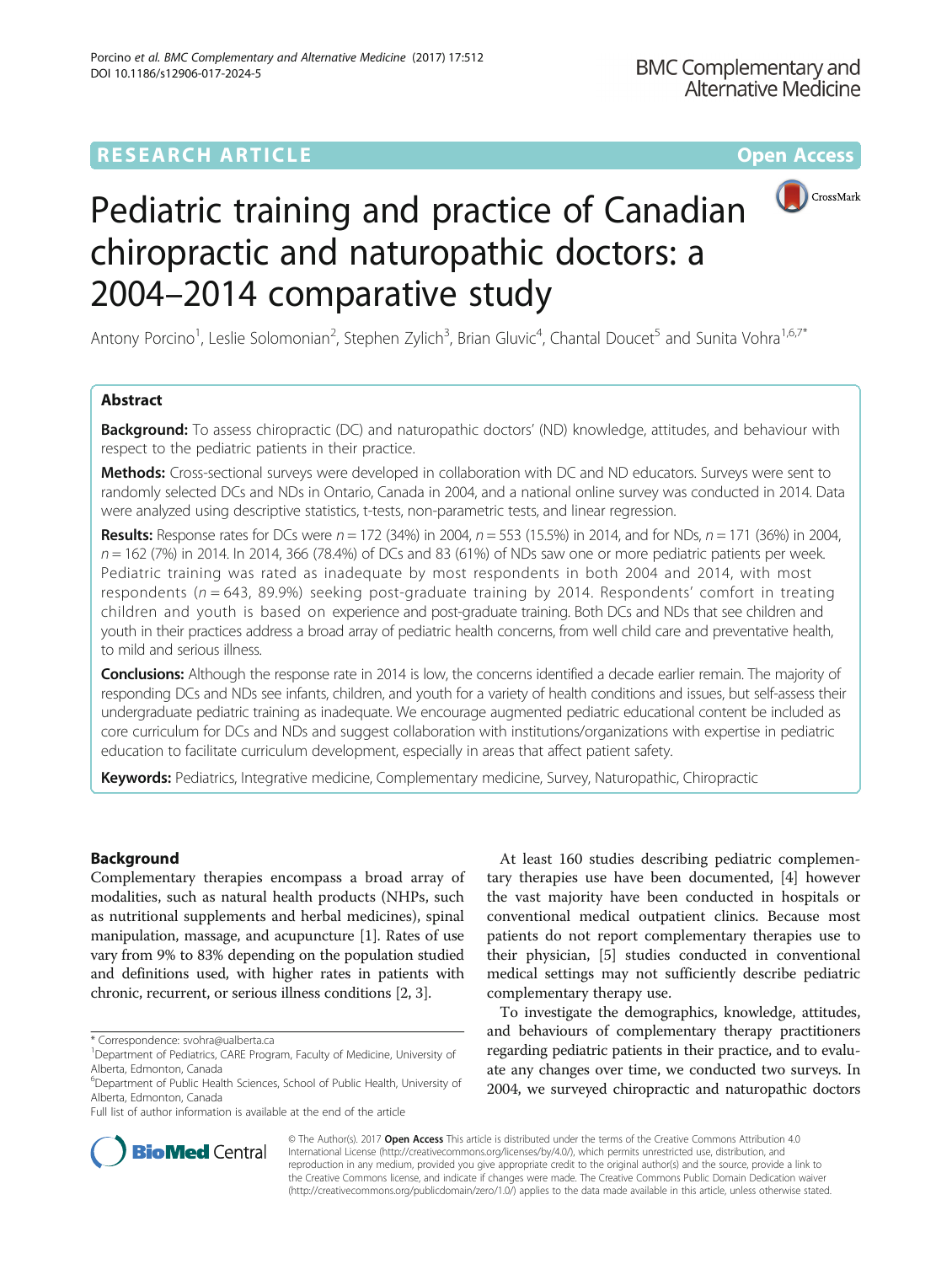(DCs and NDs, respectively) in Canada's largest province. In 2014, we conducted a national survey of DCs and NDs.

#### Methods

# Survey development

In accordance with accepted survey methodology, [\[6](#page-7-0)] two surveys (DC, ND) were developed based on a literature review and discussion with DC and ND experts. Some questions were adapted with permission from the published literature to yield comparable data [[7, 8](#page-7-0)]. Key survey domains included: (1) practitioner demographics (e.g., gender, year of graduation, clinical practice details); (2) practitioner pediatric training (e.g., under- and postgraduate education); and (3) practitioner treatment of and attitudes to selected common pediatric issues. Only practitioners seeing one or more pediatric patients per week were invited to complete the section on practitioner attitudes and treatments. To assess practitioner behaviour, all survey respondents assessed three case scenarios involving ill children. Most survey questions were identical for both professions, with some questions modified according to the profession's practices. The 2014 survey used the 2004 questions, with some modifications to assess additional detail. In both years, surveys were piloted prior to launch.

## Participant recruitment

In 2004, a postage-paid-return paper survey was used with accepted methodology [\[9\]](#page-7-0). DCs and NDs practicing in Ontario, Canada were identified from educational institution lists. Surveys were sent to all 453 NDs and a random sample of 500 of the 3500 DCs. To maximize response rate, surveys included introductory letters on letterhead from the appropriate educational college.

The 2014 survey used an online survey system using accepted methodology [\[10\]](#page-7-0). To maximize response rate, Canadian DCs and NDs were sent emails with a link to the questionnaire via their provincial or national association, regulatory body, or educational college.

For all surveys, if respondents indicated they saw at least one pediatric patient per week, all data were included for analysis. If the respondent reported not seeing even one pediatric patient per week, only demographic, training, and case study responses were assessed.

## Analysis

The primary analysis was descriptive (means and standard deviations for continuous data, frequencies for categorical data). Secondary analyses involved logistic regression and t-tests for continuous variables, and chisquare for categorical data. All comparisons were 2 tailed and considered statistically significant at  $p < .05$ . Statistical tests were done both within and between professions each year (2004 and 2014). Because chiropractic and naturopathic educators stated that schools had updated the pediatric curriculum in the last 5 years, post-hoc analysis of results regarding training adequacy, satisfaction, and number of pediatric clients using a five-year split point (2009) were also done.

The surveys received ethical approval from the University of Alberta Human Research Ethics Board.

#### Results

Response rates by profession were 34% (172/500) for DCs in 2004 and 15.5% (553/3564) in 2014, 36% (161/ 453) for NDs in 2004 and 7.1% (162/2280) in 2014.

#### **Demographics**

In both years, DCs had a significantly lower proportion of female respondents (34.8% in 2004, 54.0% in 2014, p  $<$  0.01) relative to the NDs (79% in 2004, 85% in 2014,  $p$  $< .001$ ) (DC relative to ND:  $p < .001$ ). The average age of responding DCs increased from 40.9 years (SD 9.1) to 43.8 years old (SD 11.1) ( $p < .001$ ), while the average age of responding NDs did not change (38.7 (SD 8.9) to 37.6 (SD 8.6)). Practitioner location in different-sized communities was not significantly different within or between professions in 2004. Slightly more responding NDs lived in larger communities in 2014 ( $p = .025$ ). There were no significant differences within or between provider groups with regards to graduate-level degrees in 2004; DCs held significantly more graduate degrees than NDs in 2014 (DC: 7.2%; ND: 3%;  $p = .001$ ).

In 2004, 10.4% of DC and 19% of ND respondents did not see one or more pediatric patients per week. In 2014, those percentages were 21.6% of DC and 40% of ND respondents. For both years, there were no statistically significant differences in age, gender, or years of or place of practice between those who reported seeing pediatric patients and those who did not. In 2014, DC practitioners seeing at least one pediatric patient per week (Table [3\)](#page-5-0) reported significantly more patients (114.9 versus 51.9,  $p < .001$ ); both DCs and NDs seeing pediatric patients had significantly more practice hours per week (DCs: 29.2 versus 24.6, p = .002; NDs: 21.9 versus 15.6,  $p = .046$ ). Demographic details are in Table [1.](#page-2-0)

## Pediatric training

# Lectures

The majority of DCs (55.0% in 2004, 55.8% in 2014) and NDs (63% in 2004, 64% in 2014) reported receiving one semester or more of lectures about pediatrics during their training (all training data are in Table [2](#page-3-0)). In 2004, only 15.8% of DCs and 27% of NDs rated their training as somewhat or very adequate. To better understand perceived areas of deficiency, in 2014, adequacy of pediatric training was split into training about diagnosis and treatment. In 2014, 31.1% of DCs reported their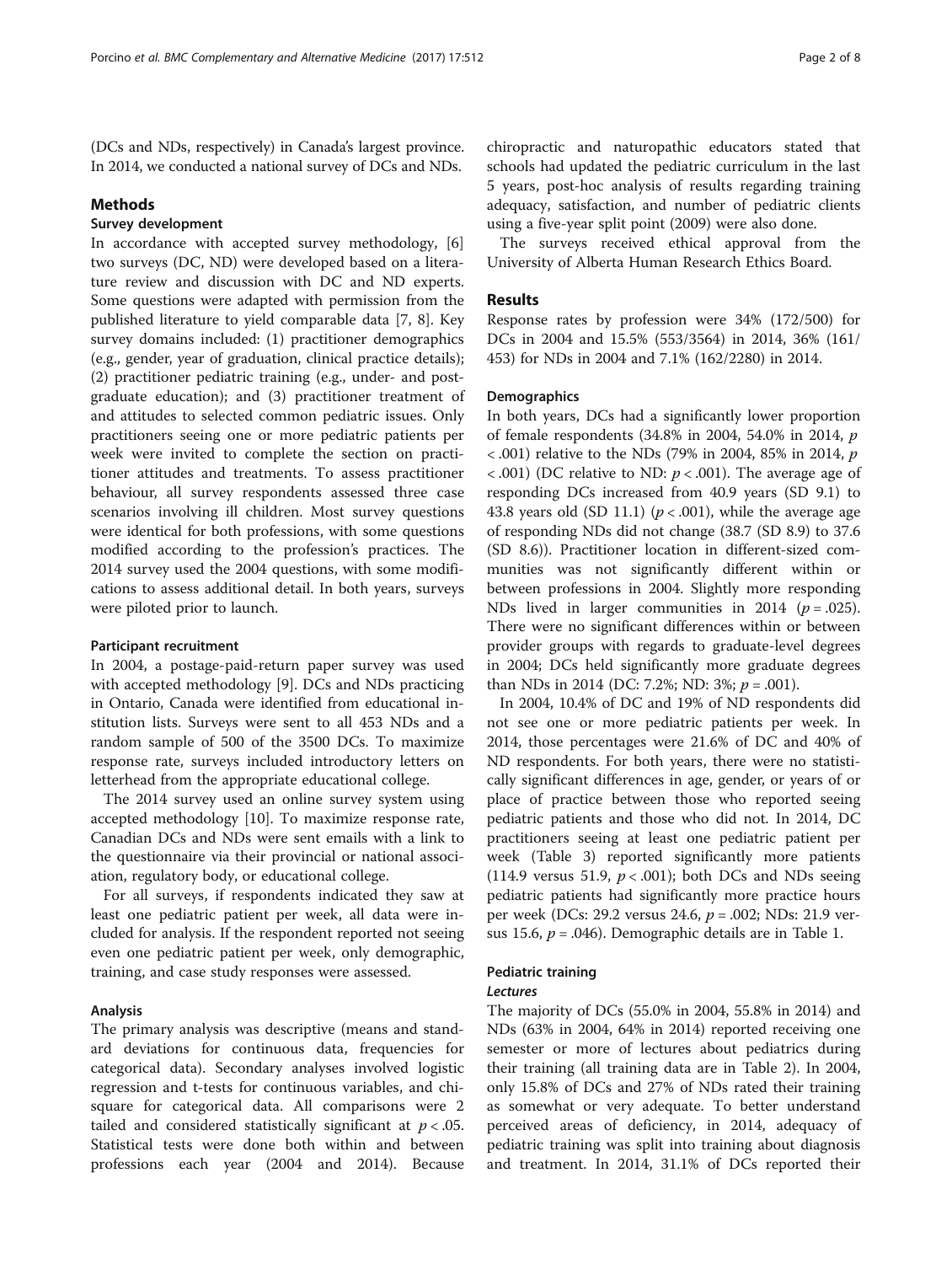|                                                  |                                       | Chiropractic Doctors (DC) |                       |                    | Naturopathic Doctors (ND) |                     |                      | DC vs. ND                                           |
|--------------------------------------------------|---------------------------------------|---------------------------|-----------------------|--------------------|---------------------------|---------------------|----------------------|-----------------------------------------------------|
|                                                  |                                       | 2004                      | 2014                  | 2004 vs. 2014      | 2004                      | 2014                | 2004 vs. 2014        |                                                     |
| Gender (female). n (%)                           |                                       | 57 (35)                   | 216 (54.0)            | $p < .001^e$       | 127 (79)                  | 89 (85)             | $p < .001^e$         | 2004: $p < .001$ <sup>b</sup><br>2014: $p < .001^b$ |
| Post-secondary<br>Education.<br>n (%)            | BA or BS                              | 109 (81)                  | 359 (76.5)            | $p = .56^{\rm b}$  | 120 (87)                  | 139 (90)            | $p = .42^b$          | 2004: $p = .23^b$<br>2014: $p < .001^{\rm b}$       |
|                                                  | MSc or PhD                            | 9(7)                      | 34(7.2)               |                    | 9(7)                      | 5(3)                |                      |                                                     |
|                                                  | Other                                 | 17(13)                    | 76 (16.2)             |                    | 9(7)                      | 10(7)               |                      |                                                     |
| Age.<br>mean (SD)                                |                                       | 41(9)                     | 44 (11.1)             | $p < .001^{\circ}$ | 39 (10)                   | 38 (9)              | $p = .62^{\circ}$    | 2004: $p = .16^c$<br>2014: $p < .001^c$             |
| Years in practice.<br>mean (SD)                  |                                       | 13(10)                    | 17 (10.9)             | $p < .001^c$       | 8(7)                      | 9(7)                | p > .99 <sup>c</sup> | 2004: $p < .001^c$<br>2014: $p < .001^c$            |
| Size of community of practice.                   | Rural (<10,000)                       | 28 (17)                   | 50 (12.3)             | $p = .085^{\rm b}$ | 13(7)                     | 6(6)                | $p = .83^{\rm b}$    | 2004: $p = .15^{\rm b}$<br>2014: $p = .025^b$       |
| n (%)                                            | Small town (10,000-49,999)            | 28 (17)                   | 76 (18.8)             |                    | 27(17)                    | 15(14)              |                      |                                                     |
|                                                  | Medium-sized city (50,000-99,999)     | 32 (19)                   | 50 (12.3)             |                    | 33 (20)                   | 22(20)              |                      |                                                     |
|                                                  | Suburban outside a metro area         | 13(8)                     | 51 (12.6)             |                    | 18(11)                    | 9(8)                |                      |                                                     |
|                                                  | Metropolitan area (>100,000)          | 70 (41)                   | 178 (44)              |                    | 78 (48)                   | 56 (52)             |                      |                                                     |
| Hours of practice per week.<br>mean (SD) / range |                                       | 29(9)<br>$1 - 50$         | 28(11)<br>$1 - 65$    | $p = .98^c$        | 24 (10)<br>$1 - 50$       | 18(13)<br>$1 - 44$  | $p < .001^c$         | 2004: $p < .001^c$<br>2014: $p < .001^c$            |
| Patients seen per week.<br>mean (SD) / range     |                                       | 131 (81)<br>$1 - 550$     | 101 (82)<br>$1 - 600$ | $p < .001^{\circ}$ | 23 (18)<br>$1 - 120$      | 18 (24)<br>$1 - 60$ | $p = .05^{\circ}$    | $-d$                                                |
| Sees pediatric patients. n (%)                   |                                       | 146 (89.2)                | 366 (78.4)            | $p < .001^a$       | 125 (89)                  | 83 (60)             | $p < .001^a$         | 2004: $p = .94^a$<br>2014: $p < .001^a$             |
| 2014 only                                        | Sees pediatric patients               | yes $(n = 366)$           | no ( $n = 101$ )      |                    | yes $(n = 83)$            | no ( $n = 53$ )     |                      |                                                     |
|                                                  | Hours of practice per week. Mean (SD) | 29.2 (12.1)               | 24.6 (13.2)           | $p = .002^{\circ}$ | 21.9 (11.8)               | 15.6 (20.4)         | $p = .046^{\circ}$   | $p < .001^e$                                        |
|                                                  | Patients seen per week. Mean (SD)     | 114.9 (82.1)              | 51.9 (48.1)           | $p < .001^{\circ}$ | 14.6 (25.5)               | 23.1(26.5)          | $p = 0.06$           | $-d$                                                |

#### <span id="page-2-0"></span>Table 1 Practitioner characteristics

a: z-score. b: chi-squared tests. c: t-tests. d: not examined given difference in DC–ND clinical visit time. e: ANOVA. Bold items are statistically significant

diagnostic training and 24.2% reported their treatment training as somewhat or very adequate. In 2014, 33% of NDs reported their diagnostic training and 37% reported their treatment training as somewhat or very adequate. In both years, DCs consider their pediatric training less adequate compared to NDs ( $p < .001$ ).

## Hands on

About half of DCs (51.7% in 2004, 49.2% in 2014) and one fifth of NDs (21% in 2004 and 23% in 2014) reported they received no hands-on clinical pediatric training. Only a minority of practitioners felt their hands-on pediatric training was adequate (somewhat or very) for their needs: DCs: 10.6% in 2004, 15.6% in 2014; NDs: 10% in 2004 and 19% in 2014.

# Additional training and training impacts

While 78% of respondents trained before 2009 see one or more pediatric patients per week, only 55.4% of respondents trained between 2009 and 2014 report seeing pediatric patients. Over half of both DCs and NDs pursued additional pediatric training after graduation from their programs: DCs: 61.0% in 2004, 93.1% in 2014; NDs: 51% in 2004, 79% in 2014. By 2014, 89.9% (*n* = 643) of all respondents had sought additional training.

Despite respondent data about their undergraduate pediatric training and its perceived inadequacy, the majority of providers were comfortable caring for pediatric patients, increasing from an average 62% (somewhat or very comfortable) in 2004 to 78% in 2014 (in 2014, degree of comfort was assessed by age category; an average is used for comparison with 2004). In 2014, respondents indicated that the older the pediatric patient, the more comfortable (somewhat or very) the practitioners are with patient care, increasing from an average of 62% for newborns, to 98% for adolescents. Logistic regression indicated that for DCs in 2014 the primary predictor for comfort in treating pediatric patients was years of experience (very comfortable: odds ratio (OR) 1.35; 95% confidence interval (CI): 1.14–1.59). For NDs in 2014, the only predictor for comfort in treating pediatric patients was having post-graduate training in pediatric care (very comfortable: OR 43.5; 95% CI: 3.1–200; somewhat comfortable: OR 15.4; 95% CI: 1.7–142.9).

Although the pediatric educators on our research team described enhancements to pediatric education 5 years ago, analysis did not reveal any improvement in newer practitioners' comfort in pediatric care. In fact, the reverse was found: provider comfort (somewhat or very comfortable) was significantly lower for those trained post-2009 ( $p = .019$ ).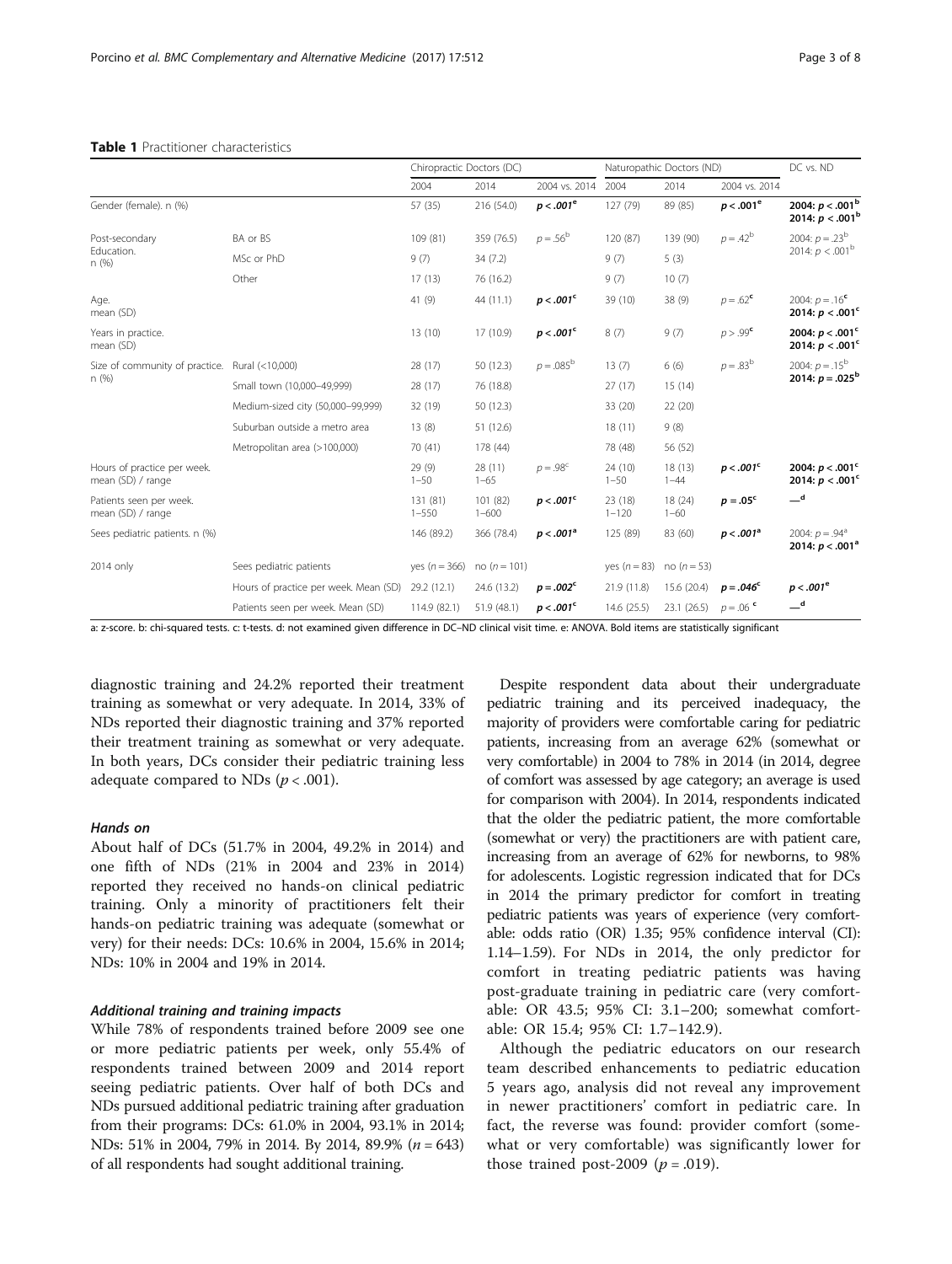#### <span id="page-3-0"></span>Table 2 Pediatric training

|                                                |                  | Chiropractic Doctors (DC) |             | Naturopathic Doctors (ND)  |         |           | $DC$ vs. $NDa$             |                                      |
|------------------------------------------------|------------------|---------------------------|-------------|----------------------------|---------|-----------|----------------------------|--------------------------------------|
|                                                |                  | 2004                      | 2014        | 2004 vs. 2014 <sup>a</sup> | 2004    | 2014      | 2004 vs. 2014 <sup>a</sup> |                                      |
| Amount of lecture-based training.<br>n(%)      | None             | 5(3)                      | 7(0.9)      | p < .001                   | 4(3)    | 4(2)      | $p = .002$                 | 2004: $p = .23$<br>2014: $p < .001$  |
|                                                | Occasional       | 36(21)                    | 321 (43.3)  |                            | 20(13)  | 76 (32)   |                            |                                      |
|                                                | 1 semester       | 75 (44)                   | 29(3.9)     |                            | 79 (50) | 106 (45.  |                            |                                      |
|                                                | 1 year           | 19(11)                    | 385 (51.9)  |                            | 20(13)  | 45 (19)   |                            |                                      |
|                                                | Don't recall     | 21(12)                    | 0(0)        |                            | 26(17)  | 4(2)      |                            |                                      |
| Rating of lecture-based training. <sup>b</sup> | Very adequate    | 5(3)                      | 38(7.1)     | $p = .33$                  | 5(3)    | 13(8)     | $p = .98$                  | 2004: $p = 0.35$<br>2014: $p = .45$  |
| n(%)                                           | 2                | 21(13)                    | 111(20.6)   |                            | 36(23)  | 43 (27)   |                            |                                      |
|                                                | 3                | 67(41)                    | 174 (32.3)  |                            | 51 (33) | 57 (36)   |                            |                                      |
|                                                | 4                | 41(25)                    | 127(23.6)   |                            | 39 (25) | 30 (19)   |                            |                                      |
|                                                | Not adequate     | 30(18)                    | 89 (16.5)   |                            | 22(14)  | 15(9)     |                            |                                      |
| Amount of hands-on training.                   | None             | 89 (52)                   | 238 (49.2)  | $p = .31$                  | 33(21)  | 36(23)    | $p = .16$                  | 2004: $p < .001$<br>2014: $p < .001$ |
| n(%)                                           | Minimal          | 64 (37)                   | 161(33.3)   |                            | 106(67) | 93 (58)   |                            |                                      |
|                                                | Significant      | 7(4)                      | 41 $(8.5)$  |                            | 8(5)    | 20(13)    |                            |                                      |
| Rating of hands-on training.                   | Very adequate    | 5(3)                      | 23 (4.8)    | $p = .15$                  | 1(1)    | 12(8)     | $p = .086$                 | 2004: $p = .042$<br>2014: $p = .174$ |
| n(%)                                           | $\overline{2}$   | 12(7)                     | 52 (10.8)   |                            | 15(10)  | 16(11)    |                            |                                      |
|                                                | 3                | 26(16)                    | 88 (18.3)   |                            | 42 (27) | 36(24)    |                            |                                      |
|                                                | 4                | 34(21)                    | 124 (25.8)  |                            | 45 (29) | 48 (32)   |                            |                                      |
|                                                | Not adequate     | 82 (52)                   | 193 (40.2)  |                            | 51 (33) | 36(24)    |                            |                                      |
| Comfort level treating children. <sup>c</sup>  | Very comfortable | 61 (36)                   | 311 (62.4)  | p < .001                   | 45 (28) | 72.6 (48) | p < .001                   | 2004: $p = .55$<br>2014: $p = .006$  |
| n(%)                                           | 2                | 48 (28)                   | 82.4 (16.5) |                            | 53 (33) | 44.4 (30) |                            |                                      |
|                                                | 3                | 33 (19)                   | 47.2 (9.5)  |                            | 34(21)  | 15.6 (10) |                            |                                      |
|                                                | $\overline{4}$   | 20(12)                    | 26.8(5.4)   |                            | 26 (16) | 9.2(6)    |                            |                                      |
|                                                | Not comfortable  | 9(5)                      | 30.2(6.1)   |                            | 4(3)    | 7.6(5)    |                            |                                      |

a: chi-squared tests. b: each 2014 adequacy value is an average of the diagnostic and treatment adequacy scores, to enable comparison with 2004. c: comfort by age category was only assessed in 2014; each 2014 comfort value is the average combined comfort scores for the 5 age categories, to enable comparison with 2004. Bold items are statistically significant

Further data analysis was restricted to practitioners who reported seeing at least one pediatric patient per week (DCs: 2004,  $N = 169$ ; 2014  $N = 339$ . NDs: 2004, N  $= 156$ ; 2014  $N = 82$ ).

## Care of pediatric patients

DCs and NDs treat pediatric patients of all ages, newborn to adolescents. In both years, participating DC's percentage of children and youth in their practice (11.5% in 2004, 12.5% in 2014) was half that of the responding NDs (22% in 2004, 23% in 2014) ( $p < 0.001$ ). DCs estimated they see more pediatric patients per week (15.0 (SD 20.0), in 2004, 15.3 (SD 19.2) in 2014) compared to NDs (4.0 (SD 4.0) in 2004, 5.5 (SD 5.6) in 2014); DCs also see more patients overall: in 2014 they averaged 131 (SD 81) patients per week relative to the ND's average 23 (SD 18) patients per week. In 2014, ND visits are significantly longer in duration (mean 46 min (SD 29, range 1 to 90) for first visit and 24 min follow up (SD 19, range 1 to 60)) relative to DC visits (29 min (SD 17, range 1 to 90) for first visit, 10 min for follow up (SD 8, range 1 to 60)) ( $p < .001$ ).

DCs and NDs see a variety of common pediatric health conditions and issues. Figure [1](#page-4-0) shows the conditions seen or issues addressed by at least 50% of either the DCs or NDs for 2014.

#### Modification of treatment for pediatric patients

Almost all practitioners stated they modified their treatment approaches for children and youth: DCs: 95.0% in 2004, 75.3% in 2014; NDs: 95% in 2004, 84% in 2014. To better understand modification choices, in 2014, treatment modification was split into the five age categories, with a "do not treat" option for each category. The vast majority of practitioners modify treatments for newborns (DCs: 90.6%, NDs 88%), infants (DCs 91.5%, NDs 92%), and preschool-aged patients (DCs 89.7%, NDs 96%), the extent of the modification decreasing as the age of the patient approaches adulthood (adolescent: DCs 33.8%, NDs 55%). Common modifications in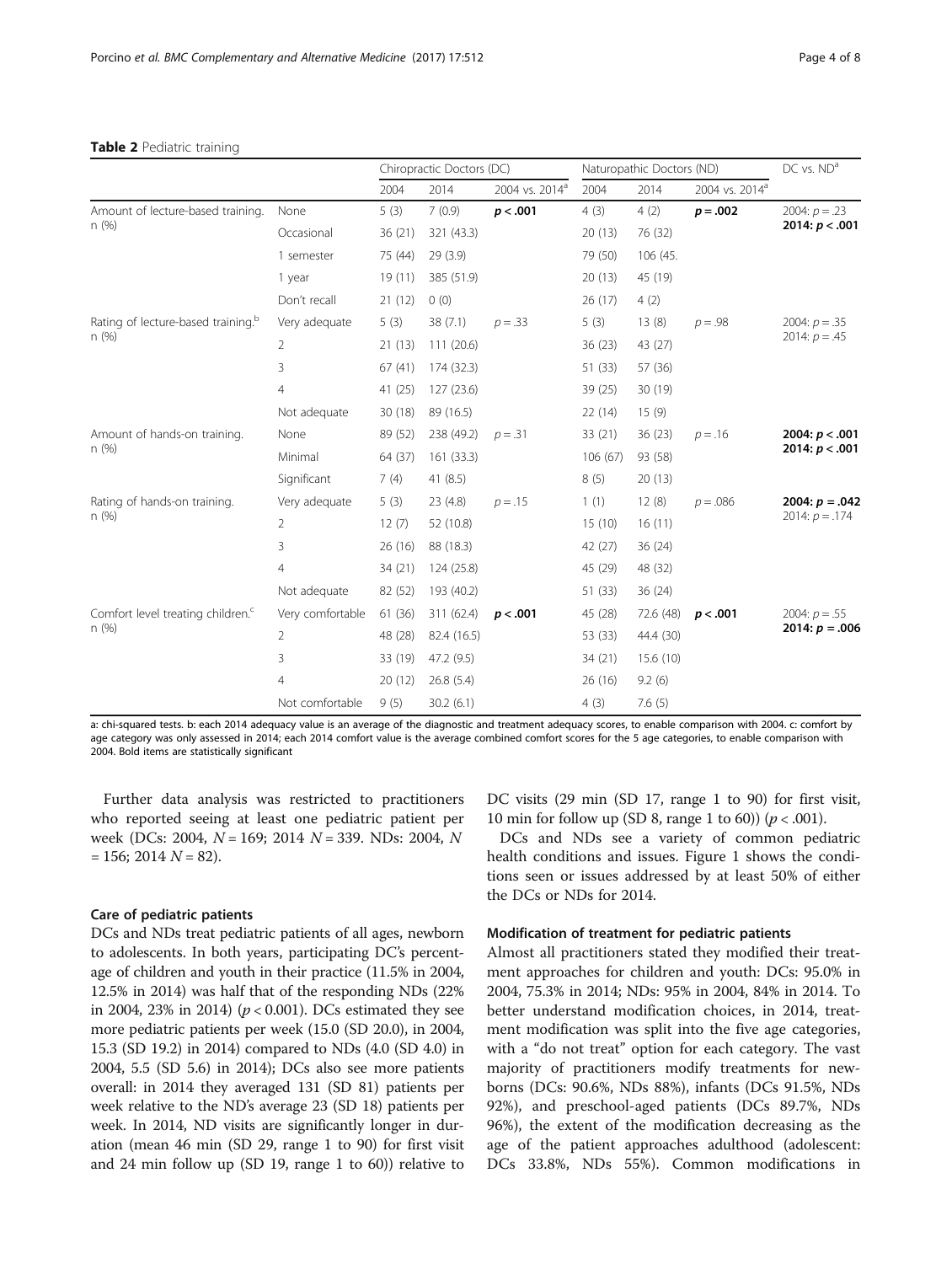younger children were DCs using minimal force and light touch, NDs fewer herbs and lower doses; by adolescence, modifications were minimal relative to adult-style treatment. Similarly, the number of respondents choosing not to treat based on a child's age dwindles as the child's age increases: 7.1% of DCs and 8% NDs will not treat newborns, decreasing to 0% for preschool-aged and older children (NDs) and 0% for school-aged and older children (DCs).

## Other practice features

NDs commonly use NHPs, which include vitamins, minerals, probiotics, essential fatty acids, botanicals, etc. NDs both recommend NHPs (92% in 2004, 70% in 2014,  $p < .001$ ) and sell NHPs (91% in 2004, 61% in 2014, p < .001). DCs also recommend NHPs to pediatric patients  $(32.1\% \text{ in } 2004, 34.1\% \text{ in } 2014, p = .65)$  and sell them (48.0% in 2004, 17.1% in 2014, p < .001).

In 2014, 67.9% of responding DCs indicated at least some use of x-rays with their pediatric patients. Of those, 47.6% indicated they regularly used x-rays on 5% or less of their pediatric patients; an additional 11.8% indicated that they would use x-rays only for specific clinical situations.

# Practitioner behaviour towards pediatric care

Case studies were used to assess DC and ND treatment and referral behaviours. Response details for all case studies are in Table [3](#page-5-0).

# Case study 1: colic

Most practitioners considered this to be colic. When asked if their professional care would help the patient, 2004 and 2014 within-profession responses were similar. DC practitioners' primary treatment focus (314 respondents) would be to use spinal manipulation (78.3%) if physical assessment suggests utility, diet changes (14.6% for child, 6.1% for mom if breast feeding), and massage (16.9%). ND practitioners (95 respondents) would assess and treat primarily with diet changes (62% for child including prescribing probiotics; 48% for mom if breast feeding), homeopathy (46%), weak herbal or tea preparations (19%), and use topical castor oil (packs or massage) (18%). In 2014, 65.9% of DCs and 59% of NDs believe (somewhat or very much) that concurrent treatment by a medical practitioner would be of benefit; 64.0% of DCs and 60% of NDs would refer the patient to another health care practitioner (practitioner type not specified).

## Case study 2: acute otitis media

In 2014, almost all practitioners identified this as otitis media (in 2004, the DCs had a profession-specific question); DCs were more cautious about the value of their care for it relative to the NDs (DCs, 46.2% care will help patient very much, NDs, 95%). For treatment, DCs would primarily use spinal manipulation (98.5%) if indicated after assessment, massage (19.5%), dietary modifications (17.6%), and 3.8% would specifically refer to an MD for an antibiotic prescription. ND-preferred treatments were NHP products (79%), dietary modifications (66%), ear drops (60%), homeopathic remedies (18%), and 10% would prescribe antibiotics right away or after a few days. In 2014, 86.3% of DCs and 75% of NDs believe the patient would benefit (somewhat or very much) from concurrent treatment by a conventional medical practitioner; 81.7% of DCs and 58% of NDs would refer the patient to another health care provider.

#### Case study 3: febrile neonate

When asked about a 3 week old febrile neonate, most practitioners would refer for emergency medical assessment: DCs: 94.9% in 2004 and 93.1% in 2014, and NDs: 98% in 2004 and 99% in 2014. Despite this, in 2014, only 73.9% DCs and 93% of NDs felt the patient would benefit (somewhat or very much) from concurrent treatment from a conventional medical practitioner. Additionally, in 2014, 58.3% of DCs and 67% of NDs felt their care, concurrent or follow-up, could help.

# **Discussion**

This study explored, over a decade, two popular complementary therapy professions in Canada regarding their pediatric training and care. Respondents reported a desire for greater pediatric education during their programs, with few considering their training adequate. For both professions, comfort in treating children increased with years of experience and with the age of the child.

Many DCs and NDs see infants, children and youth for a broad array of health concerns. Research evaluating the benefits and risks associated with DC and ND care of pediatric conditions, as well as the co-management of care with other health professions, is needed. The three case studies show that there is diverse practitioner

<span id="page-4-0"></span>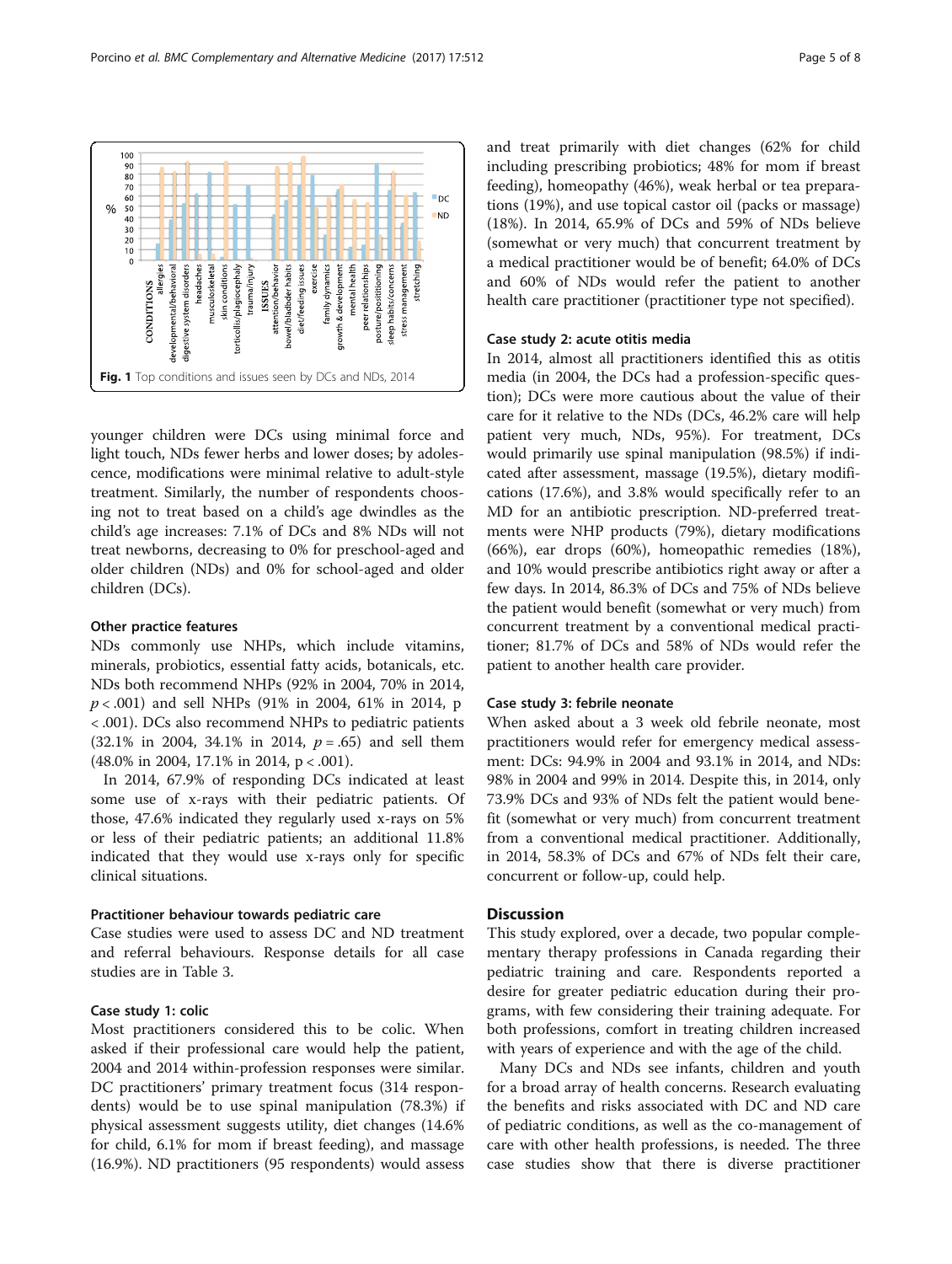## <span id="page-5-0"></span>Table 3 Case scenarios

|                            |                                                                                    |            | Chiropractic Doctors (DC) |            |                    |                | Naturopathic Doctors (ND) | DC vs. ND         |                                          |
|----------------------------|------------------------------------------------------------------------------------|------------|---------------------------|------------|--------------------|----------------|---------------------------|-------------------|------------------------------------------|
|                            |                                                                                    |            | 2004                      | 2014       | 2004 vs. 2014      | 2004           | 2014                      | 2004 vs. 2014     |                                          |
| Case 1:<br>Colitis         | Their care will help<br>the patient. $n$ $(\%)$                                    | Not at all | 7(5)                      | 19(5.6)    | $p = 71^a$         | $\overline{0}$ | $\overline{0}$            | $p = .54^a$       | 2004: $p < .001^a$<br>2014: $p < .001^a$ |
|                            |                                                                                    | somewhat   | 64 (43)                   | 132 (38.9) |                    | 25 (16)        | 13(13)                    |                   |                                          |
|                            |                                                                                    | very much  | 79 (53)                   | 188 (55.5) |                    | 127 (84)       | 83 (87)                   |                   |                                          |
|                            | Average number of<br>office visits needed<br>for improvement.<br>mean (SD) / range |            | 4(3)                      | 4.3(2.9)   | $p = .31^{\rm b}$  | 2(1)           | 2.0(0.9)                  | $p = .87^b$       | 2004: $p < .001$ <sup>b</sup>            |
|                            |                                                                                    |            | $0 - 18$                  | $0 - 21$   |                    | $0 - 8$        | $0 - 6$                   |                   | 2014: $p < .001^b$                       |
|                            | Patient will benefit<br>from concurrent<br>treatment. $n$ $(\%)$                   | Not at all | 52 (34)                   | 112 (34.0) | $p = .082^{\circ}$ | 42 (30)        | 39 (42)                   | $p = .11^a$       | 2004: $p = .054^a$<br>2014: $p = .30^a$  |
|                            |                                                                                    | somewhat   | 85 (56)                   | 162 (49.2) |                    | 73 (51)        | 44 (47)                   |                   |                                          |
|                            |                                                                                    | very much  | 14(9)                     | 55 (16.7)  |                    | 27 (19)        | 11(12)                    |                   |                                          |
|                            | Would refer patient to<br>another practitioner.<br>n(%)                            | yes        | 76 (52)                   | 215 (64.0) | $p = .017^{\circ}$ | 95 (63)        | 57 (60)                   | $p = .60^a$       | 2004: $p = .058^a$<br>2014: $p = .48^a$  |
|                            |                                                                                    | no         | 69 (48)                   | 121 (36.0) |                    | 55 (37)        | 38 (40)                   |                   |                                          |
| Case 2:<br>Otitus media    | Their care will help<br>the patient. $n$ $(\%)$                                    | Not at all | 0 <sup>c</sup>            | 53 (15.5)  |                    | 0              | 0                         | $p = .64^a$       | $2004: -$                                |
|                            |                                                                                    | somewhat   |                           | 131 (38.3) |                    | 6(4)           | 5(5)                      |                   | 2014: $p < .001^a$                       |
|                            |                                                                                    | very much  |                           | 158 (46.2) |                    | 147 (96)       | 92 (95)                   |                   |                                          |
|                            | Average number of<br>office visits needed<br>for improvement.<br>mean (SD) / range |            | 0 <sup>c</sup>            | 3.8(2.9)   |                    | 2(1)           | 1.6(0.7)                  | $p = .002^b$      | $2004: -$                                |
|                            |                                                                                    |            |                           | $0 - 21$   |                    | $0 - 5$        | $0 - 5$                   |                   | 2014: $p < .001^b$                       |
|                            | Patient will benefit<br>from concurrent<br>treatment. $n$ $(\%)$                   | Not at all | 0 <sup>c</sup>            | 46 (13.6)  |                    | 20(15)         | 24 (25)                   | $p = .008^a$      | $2004: -$                                |
|                            |                                                                                    | somewhat   |                           | 148 (43.9) |                    | 84 (61)        | 62(65)                    |                   | 2014: $p < .001a$                        |
|                            |                                                                                    | very much  |                           | 143 (42.4) |                    | 34 (25)        | 10(10)                    |                   |                                          |
|                            | Would refer patient to<br>another practitioner.<br>n(%)                            | yes        | 0 <sup>c</sup>            | 273 (81.7) | $\equiv$           | 77 (52)        | 56 (58)                   | $p=.31d$          | $2004: -$                                |
|                            |                                                                                    | no         |                           | 61(18.3)   |                    | 72 (48)        | 40 (42)                   |                   | 2014: $p < .001$ <sup>a</sup>            |
| Case 3:<br>Febrile neonate | Their care will help<br>the patient. n (%)                                         | Not at all | 42 (27)                   | 135 (41.4) | $p = .005^{\rm a}$ | 26 (18)        | 31(33)                    | $p < .001^a$      | 2004: $p = .095^a$                       |
|                            |                                                                                    | somewhat   | 77 (49)                   | 118 (36.2) |                    | 70 (49)        | 59 (62)                   |                   | 2014: $p < .001^a$                       |
|                            |                                                                                    | very much  | 38 (24)                   | 72 (22.1)  |                    | 48 (33)        | 5(5)                      |                   |                                          |
|                            | Average number of<br>office visits needed<br>for improvement<br>mean (SD) / range  |            | 0 <sup>d</sup>            | 1.4(2.1)   |                    | 0 <sup>d</sup> | 0.4(0.8)                  |                   | $2004: -$                                |
|                            |                                                                                    |            |                           | $0 - 21$   |                    |                | $0 - 5$                   |                   | 2014: $p < .001^{\rm b}$                 |
|                            | Patient will benefit<br>from concurrent<br>treatment. n (%)                        | Not at all | 10(6)                     | 31(9.5)    | $p = .49^a$        | 2(1)           | 2(2)                      | $p = .15^a$       | 2004: $p = .043^a$<br>2014: $p < .001^a$ |
|                            |                                                                                    | somewhat   | 26 (17)                   | 54 (16.6)  |                    | 19(13)         | 5(5)                      |                   |                                          |
|                            |                                                                                    | very much  | 122 (77)                  | 241 (73.9) |                    | 128 (86)       | 88 (93)                   |                   |                                          |
|                            | Would refer patient to<br>another practitioner.<br>n(%)                            | yes        | 150 (95)                  | 290 (91.5) | $p = .17^a$        | 153 (98)       | 94 (99)                   | $p = .59^{\circ}$ | 2004: $p = .13^a$                        |
|                            |                                                                                    | no         | 8(5)                      | 27 (8.5)   |                    | 3(2)           | 1(1)                      |                   | 2014: $p = .011$ <sup>a</sup>            |

a: chi-squared tests. b: t-tests. c: In 2014, the DC case study was changed to match the ND case study for comparison between the professions. d: In 2004, this question was not asked. Bold items are statistically significant

opinion on treatment options, with non-standardized approaches to treatment of conditions (when to refer, when and how to treat, when to co-manage), likely reflecting variation in training, experience, and local treatment practices, an issue for many health care professions [[11](#page-7-0), [12](#page-7-0)].

Little work has been done evaluating pediatric care in complementary therapy practitioner offices. Work published by Lee and Kemper in 2000 had some

similarities, such as roughly the same percentage of pediatric patients in their practice (DCs 11%, NDs 19%) [[7, 8\]](#page-7-0). However, when asked a comparable question about a febrile neonate, our respondents were significantly more likely to refer to a physician. This is an important advance, and may reflect differences in training since Lee and Kemper's work. Lee and Kemper reported that nearly all NDs reported treating children, but less than half had any formal pediatric training [[7\]](#page-7-0). Our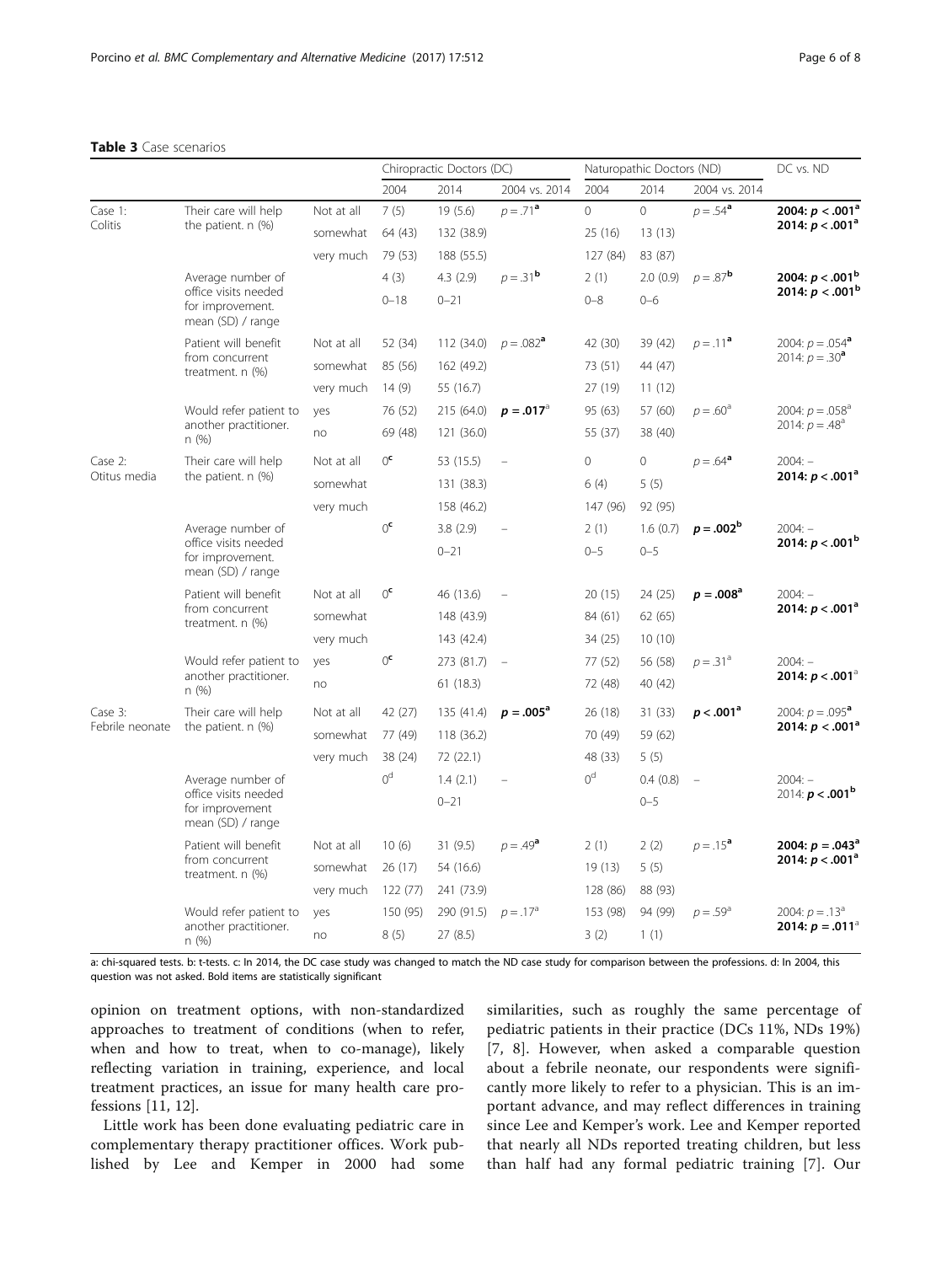research suggests that little advance has been made in 15 years; most of our respondents sought additional pediatric training post-graduation. Many respondents noted that few undergraduate opportunities exist for clinical pediatric training experience, an issue likely underlying the very low training adequacy ratings.

A few participants did not refer the febrile neonate for emergency assessment. The first priority of education and care should be child safety and well-being, for any condition seen. Such essential knowledge and training should arise from core pediatric curriculum (lectures and hands-on experience) in DC and ND training programs, not principally from voluntary, non-standardized post-graduate courses, practice experience, or other local factors. We therefore suggest that DC and ND colleges review their hands-on clinical training, particularly for core essential pediatric conditions and "red flags" (i.e., potentially serious medical conditions with time sensitive need for recognition and management), in order to promote patient safety and increase comfort in care provision. Core concepts in pediatrics, as well as innovative approaches to teaching pediatrics and gaining clinical experience, are extensively developed and incorporated in the training programs for other health care professions. Outreach and collaboration between professions is recommended.

Like all research, our work has limitations. (1) We had a low rate of survey response, particularly in 2014, suggesting that our results may not be generalizable to other settings or populations. In 2014, organizational representatives from both professions mentioned survey fatigue, and some respondents questioned our motives for doing the survey. Respondents may have a particular interest in pediatric care, though there was no difference between the demographics of practitioners who did and did not see pediatric patients. Additionally, the 2014 DC demographics for age, years in practice, and size of practice community were similar between our survey respondents and published profession demographics, suggesting a high degree of similarity to the broader DC population; ND data were not available for comparison [[13](#page-7-0)]. Regardless of the low response rate, most respondents in both surveys indicated their pediatric training was insufficient to meet their needs in clinical practice and wanted more training, strongly suggesting curricular enhancements need to be considered. (2) Respondents may have tried to portray their pediatric knowledge, skills, and attitudes in a favourable light. While this is possible, we noted very candid responses about their desire for additional pediatric training and how they would treat the children presented in the case scenarios.

#### Conclusions

This study highlights important findings in Canadian DCs and NDs knowledge, attitudes, and behaviour towards children and youth in their care. The diversity of therapeutic approaches identified reflect the need to promote pediatric research on the benefits and risks of complementary therapies. There is a need to enhance pediatric training to address gaps identified by practitioners; emphasis should be given to conditions that would enhance patient safety. We call for greater collaboration between conventional and complementary therapy educational institutions to share core pediatric curriculum about conditions that could harm children if not recognized, to help future health care providers of all disciplines meet the needs of children in their care.

#### Abbreviations

CI: Confidence interval; DC: Chiropractic doctor; ND: Naturopathic doctor; NHP: Natural health product; OR: Odds ratio; SD: Standard deviation

#### Acknowledgements

The authors would like to thank Derek Stephens (Clinical Research Services, The Hospital for Sick Children Research Institute) for his help with sample size calculations, and Kathi J. Kemper (Ohio State University), Margaret Russell (University of Calgary), and Marja Verhoef (University of Calgary) for generously sharing their previous work, so that we could generate comparable data. Kim Humphreys (University of Zürich, Switzerland), Tema Stein (Footprints Therapy, Toronto, Canada), and Scott Best (Holly Chiropractic & Wellness, Barrie, Canada) helped develop the 2004 survey. We thank Denise Adams for her contribution to early drafts of the manuscript. During the time of this study, Sunita Vohra received salary support from Alberta Innovates-Health Solutions (formerly Alberta Heritage Foundation for Medical Research) and the Canadian Institutes of Health Research.

#### Funding

In 2004 the study was supported by the Hospital for Sick Children, the Canadian College of Naturopathic Medicine, and the Canadian Memorial Chiropractic College. In 2014, funding was secured from the Senior Investigator's general operating funds. No funder had any role in the design of the study; collection, analysis, or interpretation of the data; or writing this manuscript.

#### Availability of data and materials

The datasets used and/or analysed during the current study are available from the corresponding author on reasonable request.

#### Authors' contributions

AP coordinated the second survey including revisions and execution, carried out the analyses, and drafted and revised the manuscript. LS revised the second survey, reviewed the results, and reviewed the manuscript. SZ revised the second survey, reviewed the results, and reviewed the manuscript. BG revised the second survey, reviewed the results, and reviewed the manuscript. CD reviewed the results and reviewed the manuscript. VS conceptualized and designed the study, co-developed both surveys, and reviewed the manuscript. All authors approved the final manuscript.

#### Ethics approval and consent to participate

The surveys received ethical approval from the University of Alberta Human Research Ethics Board, study IDs: 2004: B-180903; 2014: Pro00046876. All surveys included notice that participating in the survey indicated research participation consent.

#### Consent for publication

Not applicable.

#### Competing interests

The chiropractic and naturopathic doctors are responsible for pediatric curriculum at their educational institutions: LS at the Canadian College of Naturopathic Medicine, Toronto, Canada; SZ at the Canadian Memorial Chiropractic College, Toronto, Canada; BG at the Boucher Institute of Naturopathic Medicine, New Westminster, Canada; and CD at the Département de Chiropratique, Université de Québec à Trois-Rivières, Trois-Rivières, Canada. There are no other competing interests to declare. The authors have no financial relationships relevant to this article to disclose.